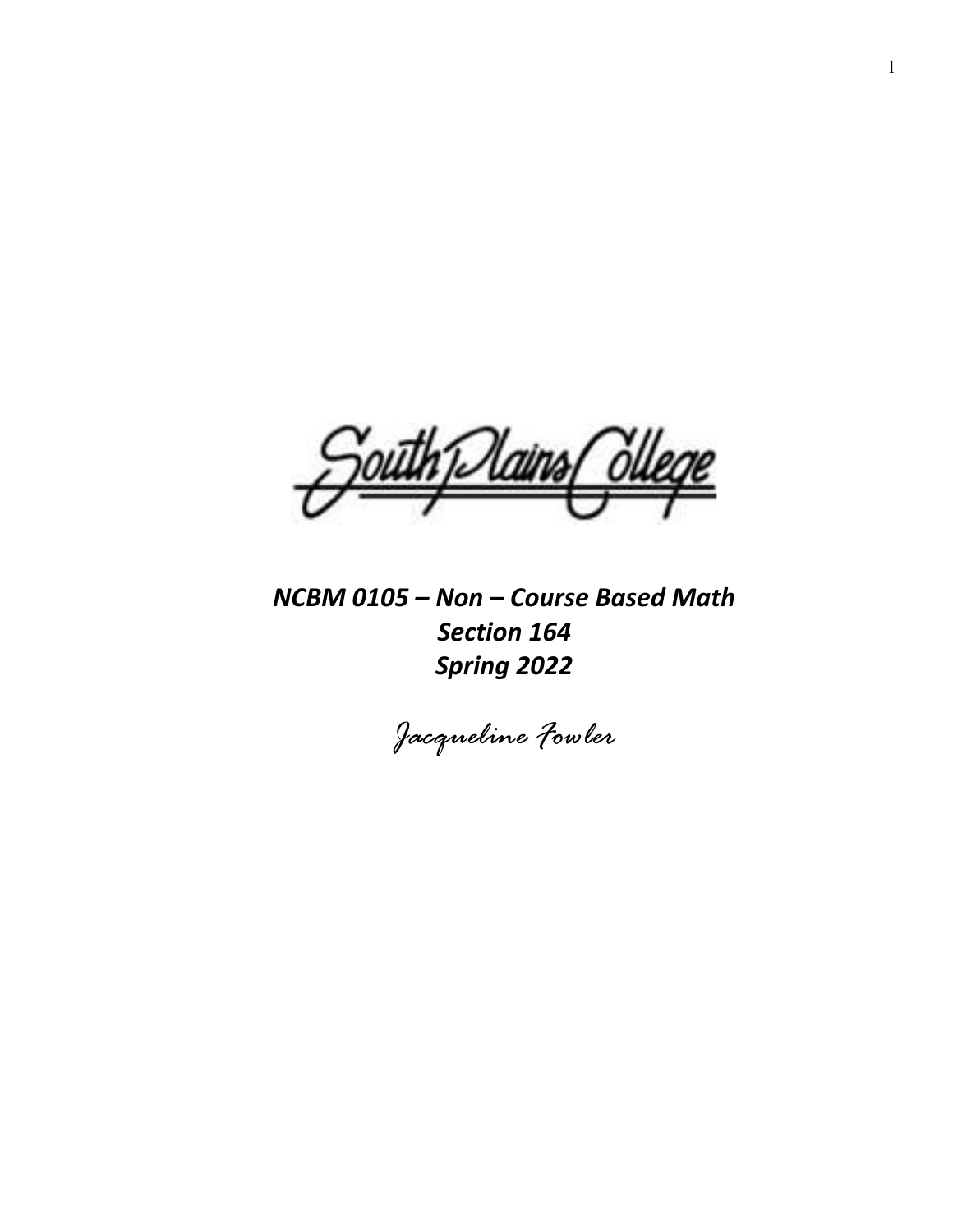# **Common Course Syllabus: Non-Course Based Math (NCBM 0105)**

**Department:** Mathematics, Engineering, and Computer Science **Discipline:** Mathematics

**Course Number:** NCBM 0105 **Section:** 152 (online) **Course Title:** Developmental Mathematics

**Available Formats:** This course primarily utilizes the Internet. However, the final assessment will be face-to-face.

**Campuses:** Levelland, Reese, Plainview, and Lubbock Center. This section is a completely online class.

**Course Description:** Topics in mathematics, such as arithmetic operations, basic algebraic concepts and notation, geometry, real and complex number systems are taught to prepare students for MATH 0314, MATH 0324, MATH 0332, and MATH 0342.

**Prerequisite:** Maximum ABE score of 4 on the TSIA1 or a maximum diagnostic score of 3 on the TSIA2.

**Credit:** 1 **Lecture:** 0 **Lab:** 3

| Instructor Information: | Jacqueline Fowler |
|-------------------------|-------------------|
|                         | 806-716-4640      |

**INC 223 E (Reese Campus - Building 2)** [jfowler@southplainscollege.edu](mailto:jfowler@southplainscollege.edu)

**Office Hours:**

- Mondays: 9:00 11:00 am
- Tuesdays:  $3:00 5:00$  pm
- Wednesdays: 9:00 11:00 am
- Fridays: 8:00 10:00 am

**Textbook:** There is no required textbook for this class. However, access to the EdReady website [\(https://southplainscollege.edready.org](https://southplainscollege.edready.org/) ) is required.

**Supplies:** Access to a computer with an internet connection is required for this course. For the final assessment (final exam), please bring an adequate supply of pencils. A calculator is not permitted on the final assessment (final exam).

**Blackboard:** Blackboard is the online course management system that will be utilized for this course. This course is supplemented online, so all access to course information and your instructor is through the Internet. This course syllabus, as well as all course materials can be accessed through Blackboard. Login a[t https://southplainscollege.blackboard.com/.](https://southplainscollege.blackboard.com/) The user name and password should be the same as the MySPC and SPC email.

User name: first initial, last name, and last 4 digits of the Student ID

Password: Original CampusConnect Pin No. (found on SPC acceptance letter)

Questions regarding Blackboard support may be emailed to [blackboard@southplainscollege.edu](mailto:blackboard@southplainscollege.edu) or by telephone to 806-716-2180.

**Student Learning Outcomes:** Upon completion of this course and receiving a passing grade, the student will be able to:

- 1. Use appropriate symbolic notation and vocabulary to communicate, interpret, and explain mathematical concepts.
- 2. Define, represent, and perform operations on real numbers, applying numeric reasoning to investigate and describe quantitative relationships and solve real world problems in a variety of contexts.
- 3. Use algebraic reasoning to solve problems that require ratios, rates, percentages, and proportions in a variety of contexts using multiple representations.
- 4. Apply algebraic reasoning to manipulate expressions and equations to solve real world problems.
- 5. Use graphs, tables, and technology to analyze, interpret, and compare data sets.
- 6. Construct and use mathematical models in verbal, algebraic, graphical, and tabular form to solve problems from a variety of contexts and to make predictions and decisions.

**Student Learning Outcomes Assessment:** Students must take a written end-of-semester assessment (final exam) covering the information from EdReady.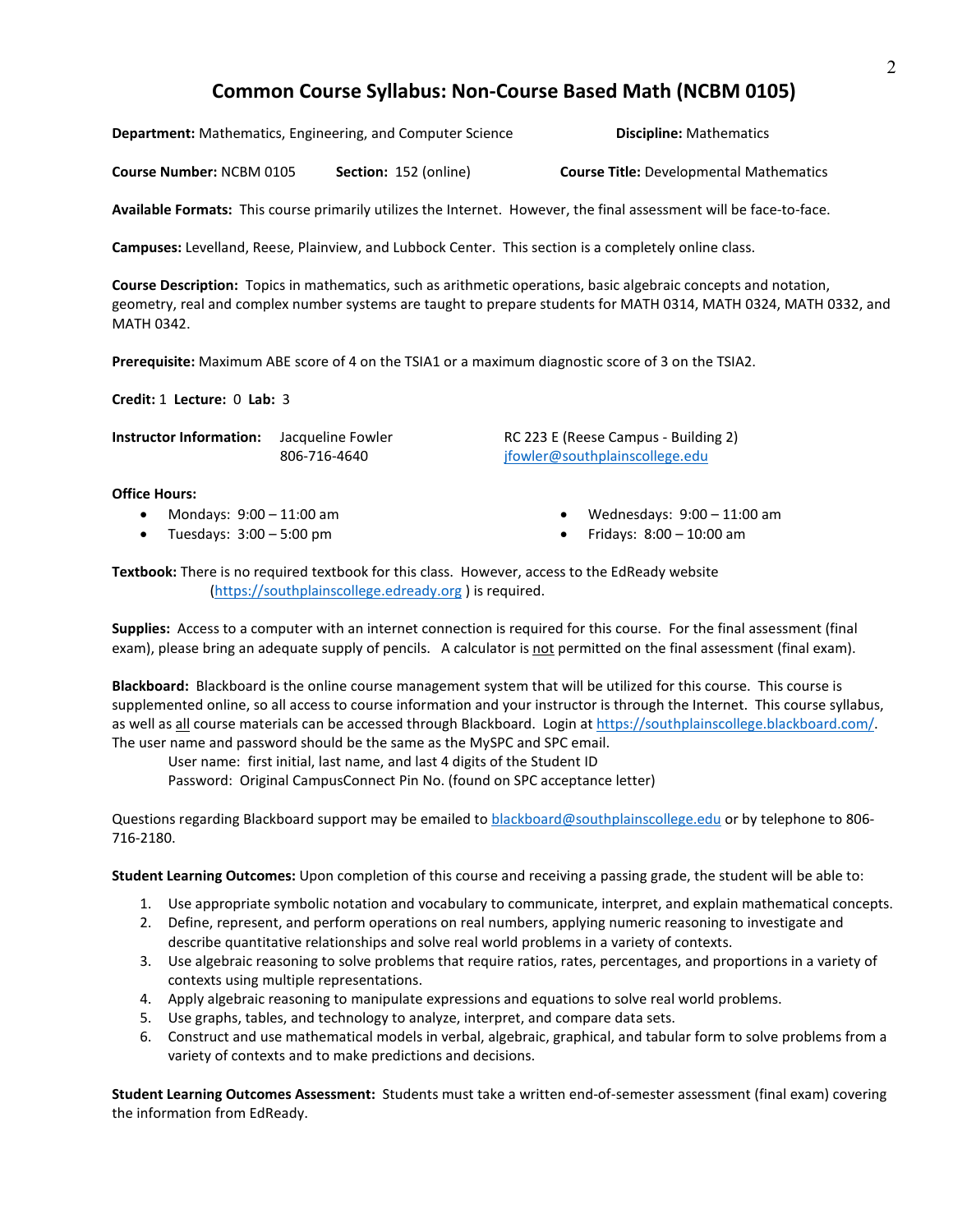The class will cover topics from the following units of study in the EdReady system:

- 1) Whole Numbers
- 2) Fractions & Mixed Numbers
- 3) Decimals
- 4) Ratios, Rates, and Proportions
- 5) Percents
- 6) Real Numbers
- 7) Solving Equations
- 8) Exponents and Polynomials
- 9) Factoring
- 10) Geometry
- 11) Complex Numbers.

**Course Evaluation:** EdReady will evaluate the student's mastery of each math concept and provide the student with a score between 0 and 100. The student's goal is to earn an EdReady score of at least 90, which should provide a strong background of mathematical understanding for the final assessment (final exam). At the end of the semester, the student will take a written assessment (final exam) that will determine the student's final course grade for this NCBM 0105 course. The student will schedule a time with the instructor to meet face-to-face for the written assessment (final exam). Performance on this final exam assessment will result in a pass or fail grade for the course. The student must score at least a 70% on the final exam assessment to pass the NCBM 0105 course. A grade of 'P' is assigned for a passing grade, while a grade of 'F' for a failing grade. In order to be fully prepared for the final assessment, it is strongly recommended that the student master enough topics in the EdReady system to obtain a score of at least 90.

**Attendance/Student Engagement Policy:** Attendance and effort are the most important activities for success in this course. The instructor maintains records of the student's engagement throughout the semester. The student will be required to communicate with the instructor at least once per week for the duration of this course. Failure to communicate at least once per week with the instructor will result in the student being dropped from the course.

## **Getting Started in EdReady:**

Inside your Blackboard course, you will find a link to EdReady. After clicking this link, you should find an area on the screen to enter a goal key. The area should look similar to:



Your goal key for this course is: Fowler0105Sp22 This goal key is case-sensitive, so make sure to provide the correct upperand lower-cases of the letters.

Once into the correct goal, you will take an initial diagnostic test.

## **Taking the Initial Diagnostic Test:**

- Please allow at least one hour for this test. However, if you need more time or need to step away, there is an option to save and exit.
- After completing this initial diagnostic test, contact your instructor for next steps to complete the requirements for this course.

#### **SPC Tutors**

Tutoring is FREE for all currently enrolled students. Make an appointment or drop-in for help at any SPC location or online! Visit the link below to learn more about how to book an appointment, view the tutoring schedule, get to know the tutors, and view tutoring locations.

<http://www.southplainscollege.edu/exploreprograms/artsandsciences/teacheredtutoring.php>

#### **Tutor.com**

You also have 180 FREE minutes of tutoring with tutor.com each week, and your hours reset every Monday morning. Log into Blackboard, click on the tutor.com link on the left-hand tool bar and grab a session with a tutor.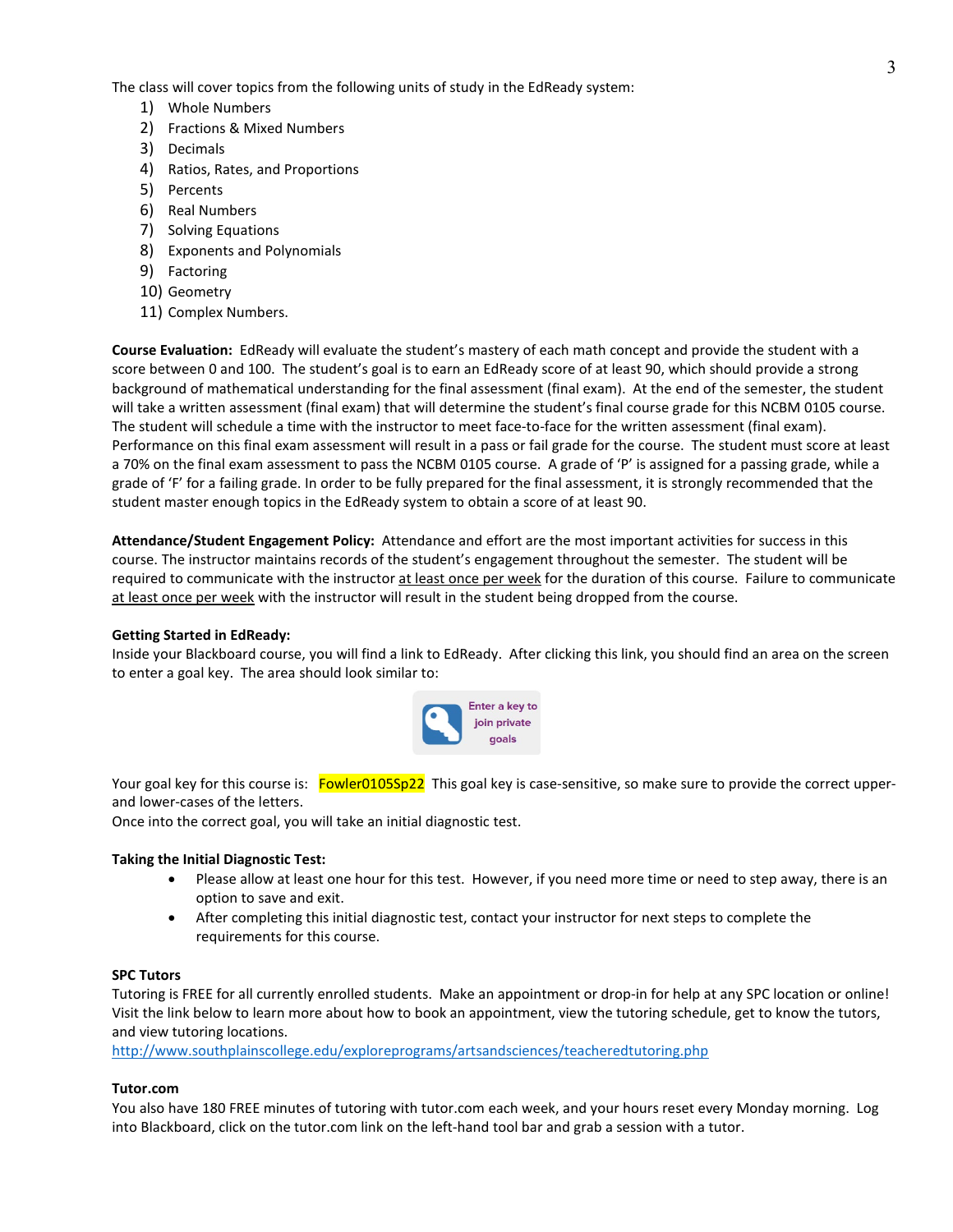**Academic Integrity (Plagiarism and Cheating Policy):** "Complete honesty is required of the student in the presentation of any and all phases of course work. This idea applies to quizzes of whatever length as well to final examinations, to daily reports, and to term papers." *(SPC General Catalog)*

Plagiarism violations include, but are not limited to, the following:

- 1. Turning in a paper that has been purchased, borrowed, or downloaded from another student, an online term paper site, or a mail order term paper mill;
- 2. Cutting and pasting together information from books, articles, other papers, or online sites without providing proper documentation;
- 3. Using direct quotations (three or more words) from a source without showing them to be direct quotations and citing them; or
- 4. Missing in-text citations.

Cheating violations include, but are not limited to, the following:

- 1. Obtaining an examination by stealing or collusion;
- 2. Discovering the content of an examination before it is given;
- 3. Using an unauthorized source of information (notes, textbook, text messaging, internet, apps) during an examination, quiz, or homework assignment;
- 4. Entering an office or building to obtain an unfair advantage;
- 5. Taking an examination for another;
- 6. Altering grade records;
- 7. Copying another's work during an examination or on a homework assignment;
- 8. Rewriting another student's work in Peer Editing so that the writing is no longer the original student's;
- 9. Taking pictures of a test, test answers, or someone else's paper.

It is the aim of the faculty of South Plains College to foster a spirit of complete honesty and a high standard of integrity. The attempt of any student to present as his or her own any work which he or she has not honestly performed is regarded by the faculty and administration as a most serious offense and renders the offender liable to serious consequences, possibly suspension. *(SPC General Catalog)*

Plagiarism and cheating are not tolerated in this course. Under the policies of South Plains College, punishment for cheating may include no credit (failing) on the assignment, quiz, exam, or the course.

**COVID Syllabus Statement:** It is the policy of South Plains College that as a condition of on-campus enrollment, all students are required to engage in safe behaviors to avoid the spread of COVID-19 in the SPC community. There will be no requirement for face coverings at any location on any South Plains College campus or classroom. Faculty, staff, or students may continue to wear a mask voluntarily, but there will be no requirements for face coverings in any circumstance. Students who believe they have been exposed or may be COVID-19 positive, must contact Health Services, DeEtte Edens, BSN, RN at (806) 716-2376 or [dedens@southplainscollege.edu.](mailto:dedens@southplainscollege.edu)

If you are experiencing any of the following symptoms please do not attend class and either seek medical attention or get tested for COVID-19.

- Cough, shortness of breath, difficulty breathing
- Fever or chills
- Muscles or body aches
- Vomiting or diarrhea
- New loss of taste and smell

Please also notify DeEtte Edens, BSN, RN, Associate Director of Health & Wellness, a[t dedens@southplainscollege.edu](mailto:dedens@southplainscollege.edu) or 806-716-2376.

**Student Code of Conduct Policy**: Any successful learning experience requires mutual respect on the part of the student and the instructor. Neither instructor nor student should be subject to others' behavior that is rude, disruptive, intimidating, aggressive, or demeaning**.** Student conduct that disrupts the learning process or is deemed disrespectful or threatening shall not be tolerated and may lead to disciplinary action and/or removal from class.